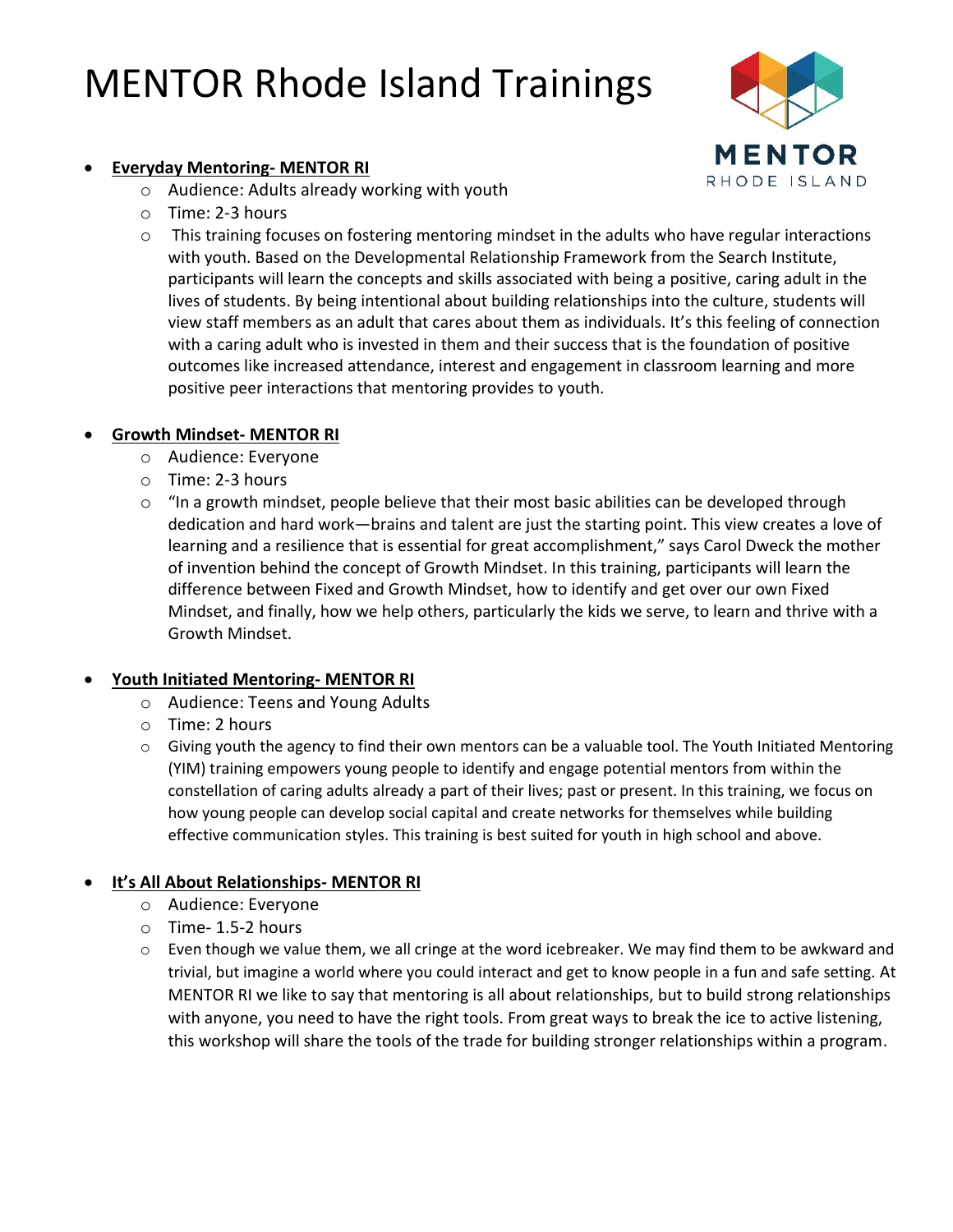## • **Connect-Focus-Grow- MENTOR National**

- o Audience: Businesses and Supervisors working with young people or interns
- o Time: 2-3 hours
- o *Connect:* This content will offer tangible strategies and tactics to help mentors build trust and rapport with mentees. We will integrate a focus on cultural awareness and humility, equipping mentors with tools and the opportunity to reflect on potential biases that may limit success in mentoring relationships.
- o *Focus:* This content will provide mentors with tools and activities to leverage with mentees in setting goals and creating action plans to achieve those goals. We will integrate effective coaching techniques so that mentors are not directing the goal setting process with mentees, but rather creating a safe and structured space to reflect on and prioritize short and long-term goals.
- o *Grow:* This content will review effective practices for giving and receiving feedback as well as dealing with common challenges in mentoring relationships. It will equip mentors with useful strategies for cultivating and practicing a growth mindset.

## • **Substance Abuse and Misuse- MENTOR National**

- o Audience: People working with youth impacted by opioid use or misuse
- o Time: 2 hours
- o The Office of Juvenile Justice and Prevention (OJJDP) recognizes youth impacted by opioid use and misuse can especially benefit from mentoring relationships. While this training will address a diversity of facets related to mentoring impacted youth, the following goals/objectives are common threads of the content. Understand the three main intersections of mentoring youth impacted by opioids: Youth at risk to use or in a space of experimental use, Youth using to a level of addiction and currently enrolled in and/or needing treatment, and Youth whose family/loved ones are using, addicted and/or have overdosed (fatal and non-fatal). Participants will also understand expectations for basic knowledge of mentoring best practices and concepts of trauma, understand how opioids and general drug and alcohol are addressed throughout the training, and understand trauma as both and/or: an experience that can ultimately lead a youth to use as a coping mechanism (I.e. historical abuse, neglect, bullying, poverty, etc.), the experience of witnessing a loved one, a friend, and/or a community struggle with and/or die as a result of drug use.

# • **Everyone is an Asset Builder- Search Institute**

- o Everyone
- o Research with millions of young people shows the power of people from all walks of life committing to do what they can to support all young people's success. By participating in this highly interactive workshop, parents, educators, mentors, neighbors, youth workers, and community leaders will understand the strengths and supports that are essential for young people's success in school, work, and life, based on Search Institute's research on Developmental Assets. Participants will also Identify qualities of individuals who play powerful roles in young people's lives, discover opportunities in their everyday lives for making a positive difference and make personal commitments to take personal action to support youth success This workshop is the perfect way to build public will and engagement for your collective impact and other community-building efforts.